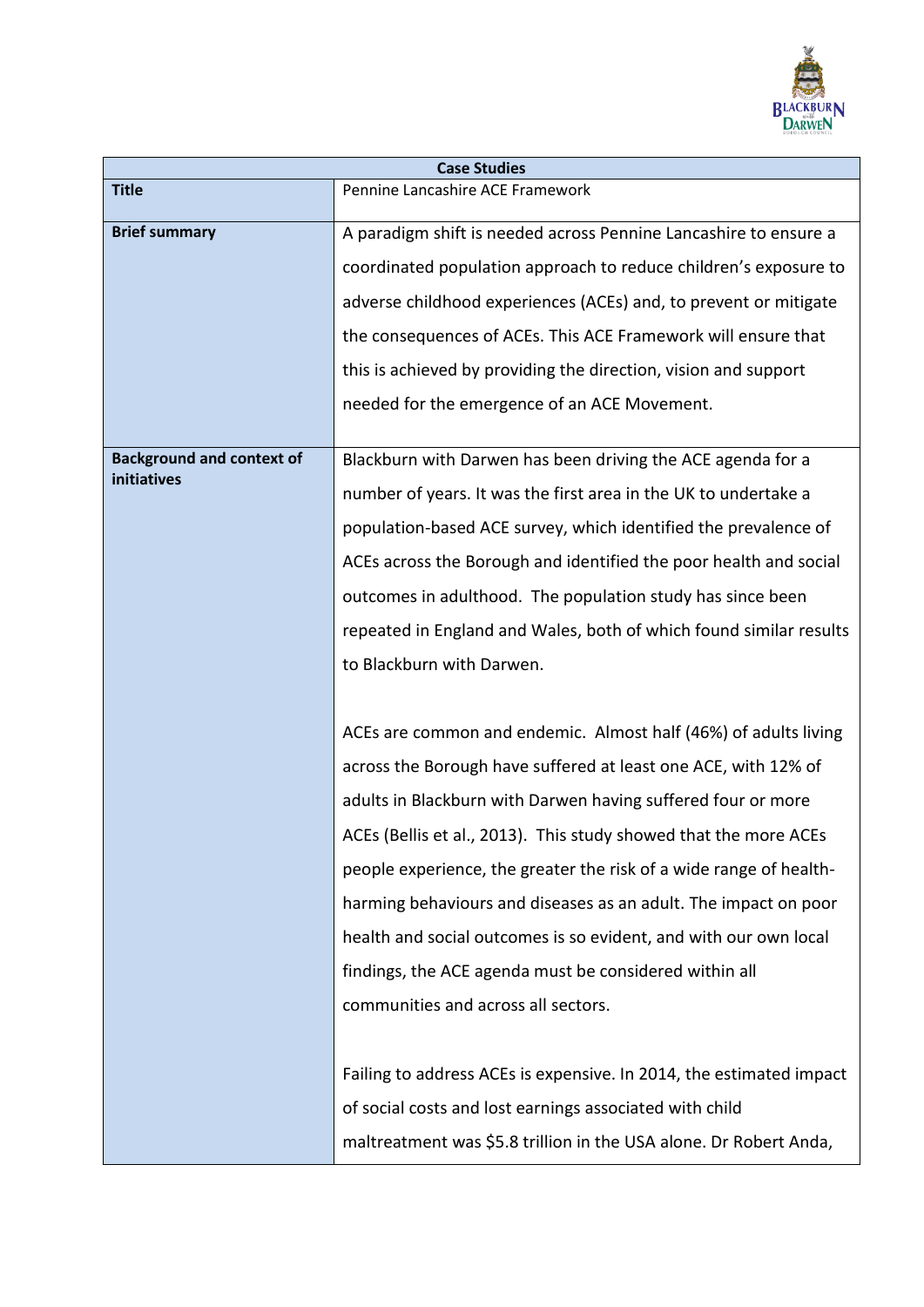

co-author of the original ACEs study, describes ACEs as *'chronic'* and *'insidious'* with their impact passing from generation to generation via epigenetic inheritance and he states that ACEs '*are the single greatest unaddressed public health threat facing our nation today.'* It is, however, possible to prevent or reduce the consequences of ACEs in those that have already experienced them.

Over 14,000 people worldwide are part of a growing social movement to address ACEs, mainly in America thus far but with an increasing number being based across the UK. The movement arose in response to a public health study conducted by Kaiser Permanente and the Centres for Disease Control and Prevention (Felitti and Anda, 1998), which identified a range of stressful or traumatic experiences that children can be exposed to whilst growing up. The ACEs<sup>1</sup> range from experiences that directly harm a child (such as physical, verbal or sexual abuse, and physical or emotional neglect) to those that affect the environment in which a child grows up (including parental separation, domestic violence, mental illness, alcohol abuse, drug use or incarceration). The ACE study found a strong dose-response relationship between these ten ACEs and the adult onset of chronic disease (diabetes, heart disease, etc.) and negative health and social behaviours (smoking, alcoholism, violence, incarceration etc.). Similar findings have been found in Blackburn with Darwen, England and Wales, as well as across Europe.

Through this whole system and cultural change programme in developing 'ACE informed communities' and 'ACE informed

**.** 

 $<sup>1</sup>$  Please refer to Appendix A for the full definition of ACEs</sup>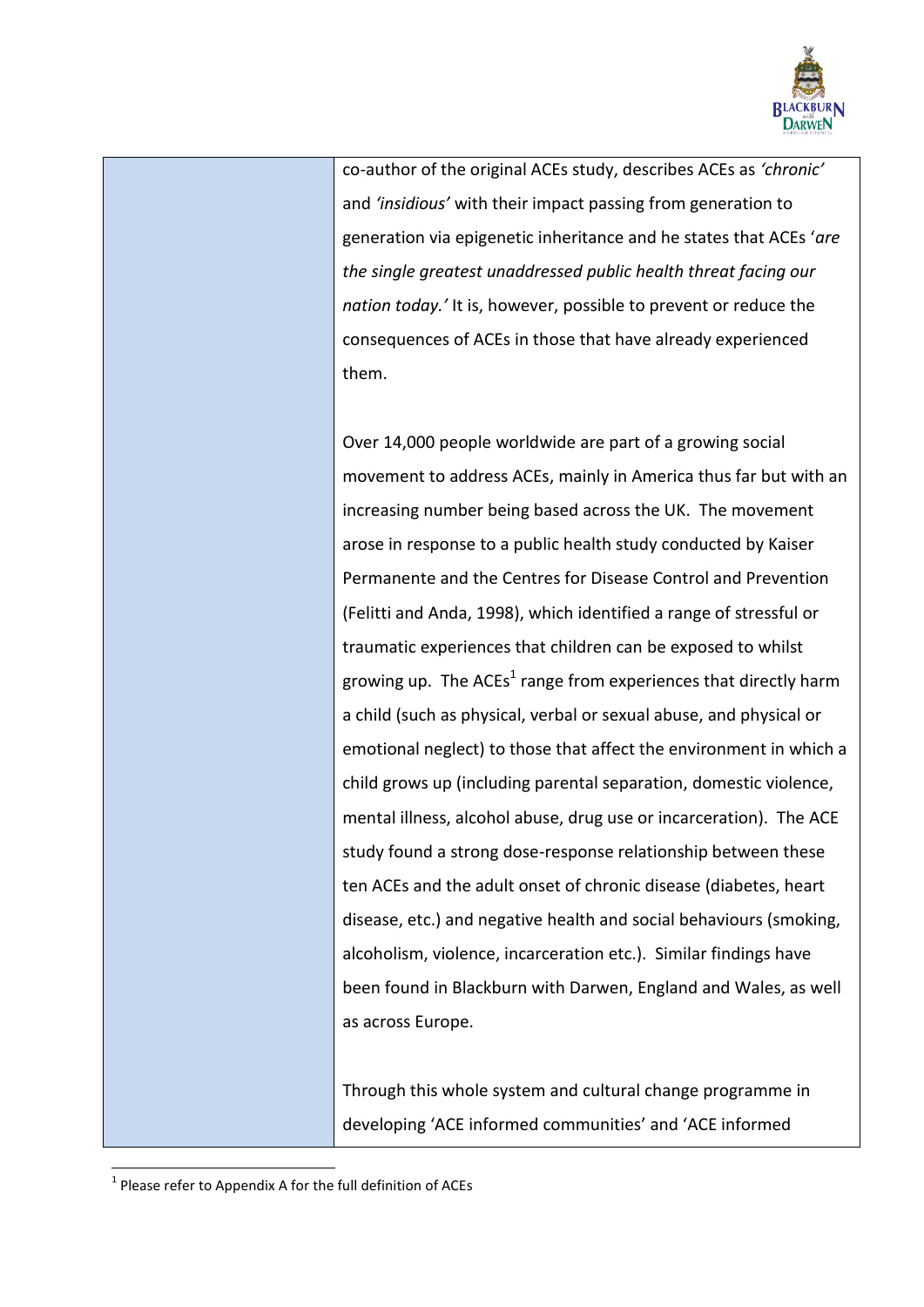

|           | organisations' we intend to:                                      |
|-----------|-------------------------------------------------------------------|
|           | 1. Prevent ACEs from occurring across the population via a        |
|           | universal approach.                                               |
|           | 2. Prevent ACEs from occurring in high risk individuals,          |
|           | families and communities via a targeted approach.                 |
|           | 3. Prevent the re-occurrence of ACEs for those people who         |
|           | have experienced ACEs.                                            |
|           | 4. Prevent or mitigate the consequences for those people          |
|           | who have experienced ACEs.                                        |
|           | 5. Decrease the population prevalence of ACEs and reduce          |
|           | the population's average ACE score by 1.                          |
|           |                                                                   |
| Rationale | This large-scale change programme will enable cultural change     |
|           | across our organisations and within our communities so that       |
|           | conversations become strength-based and resilience focussed       |
|           | through the perspective and understanding of ACEs, and where      |
|           | ACEs can be prevented by building resilient, nurturing            |
|           | communities, families and individuals. It is important that       |
|           | childhood adversity does not remain hidden, is not considered a   |
|           | social taboo and is not about shame or blame. This approach sits  |
|           | alongside the emerging neuroscience of the impact of childhood    |
|           | adversity and the mechanisms of association. We will take a       |
|           | population approach to enable a downward shift in ACE incidence   |
|           | and prevalence, through both universal and targeted approaches.   |
|           | We will support, develop and align interventions that are from an |
|           | ACE perspective so that we become ACE-aware and where             |
|           | communities, organisations, services and interventions are ACE-   |
|           | informed.                                                         |
|           |                                                                   |
|           | A public health approach will be adopted to reduce children's     |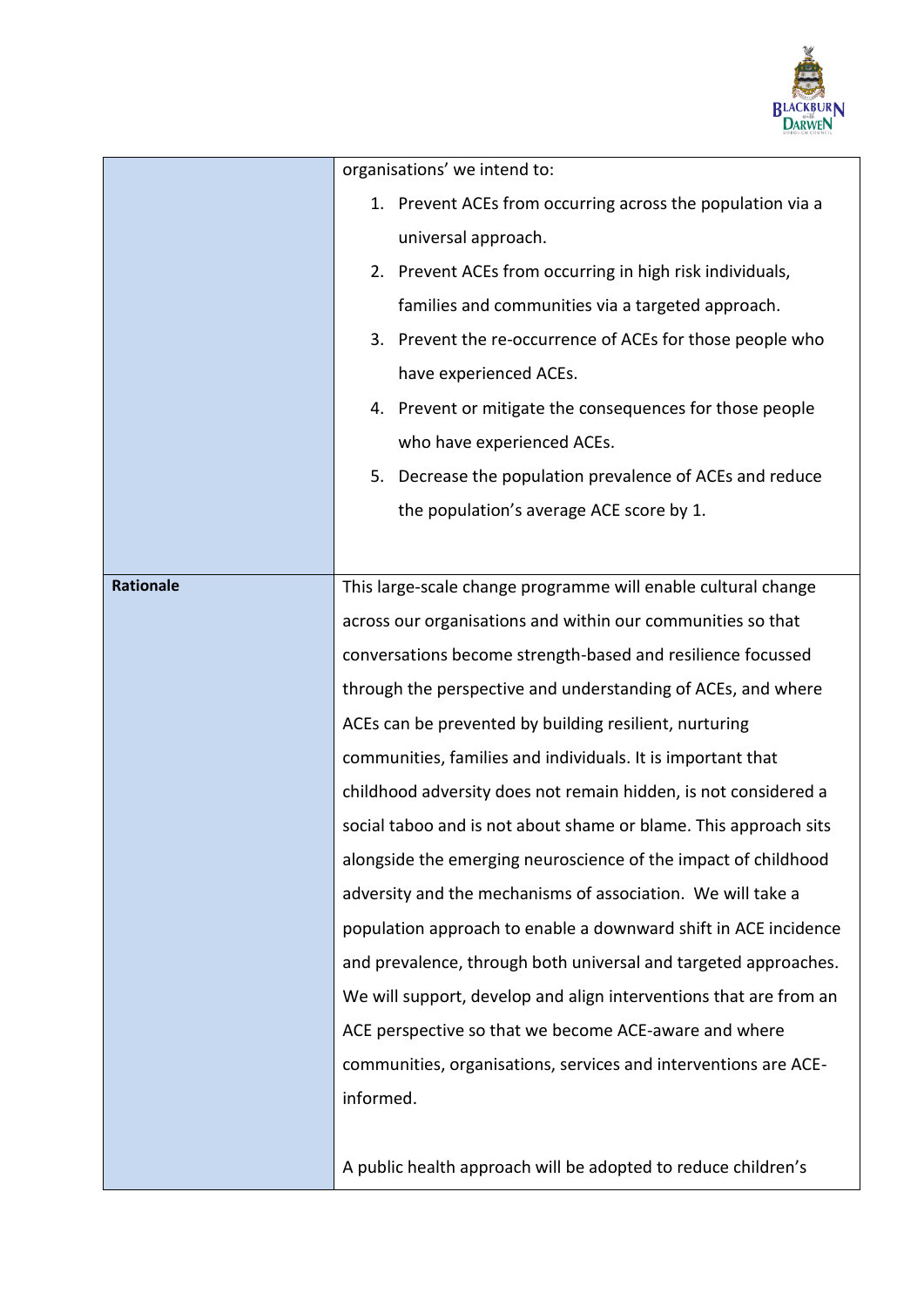

exposure to ACEs. It is well evidenced that safe, stable and nurturing relationships (SSNRs) have positive impacts on a broad range of health problems and on the development of skills that will help children and their families. Other key programmes also have positive impacts, such as: the healthy child programme; parenting programmes; intimate personal violence prevention programmes; social support for parents; home visitation to pregnant women and families with new-borns; mental illness and substance misuse services; preschool and school enrichment and income support for low income families. This list is not exhaustive and there is not one simple solution. Further, the ACE agenda is still relatively new and, to date, we have not yet tested propositions that use childhood adversity concepts as central tools. The complexity of preventing ACEs lends itself to adopting the ecological model, where strategies and changes are required at all levels.

The ecological model considers the complex interplay between individual, interpersonal, organisational, community and public policy. It allows us to understand the range of factors that put people at risk of being exposed to ACEs, protect them for experiencing such adversity and to mitigate the impact of ACEs. The components within the ecological model overlap, thereby demonstrating how factors at one level influence factors at another level. Further, to sustain prevention efforts over time, it is important to act across multiple levels of the model at the same time and to consider the primary, secondary and tertiary prevention aspects. Adopting such a model would support a coherent set of principles to guide ACE prevention and mitigation, align ACE principles alongside existing interventions, and become a mechanism for determining gaps in strategies to guide new service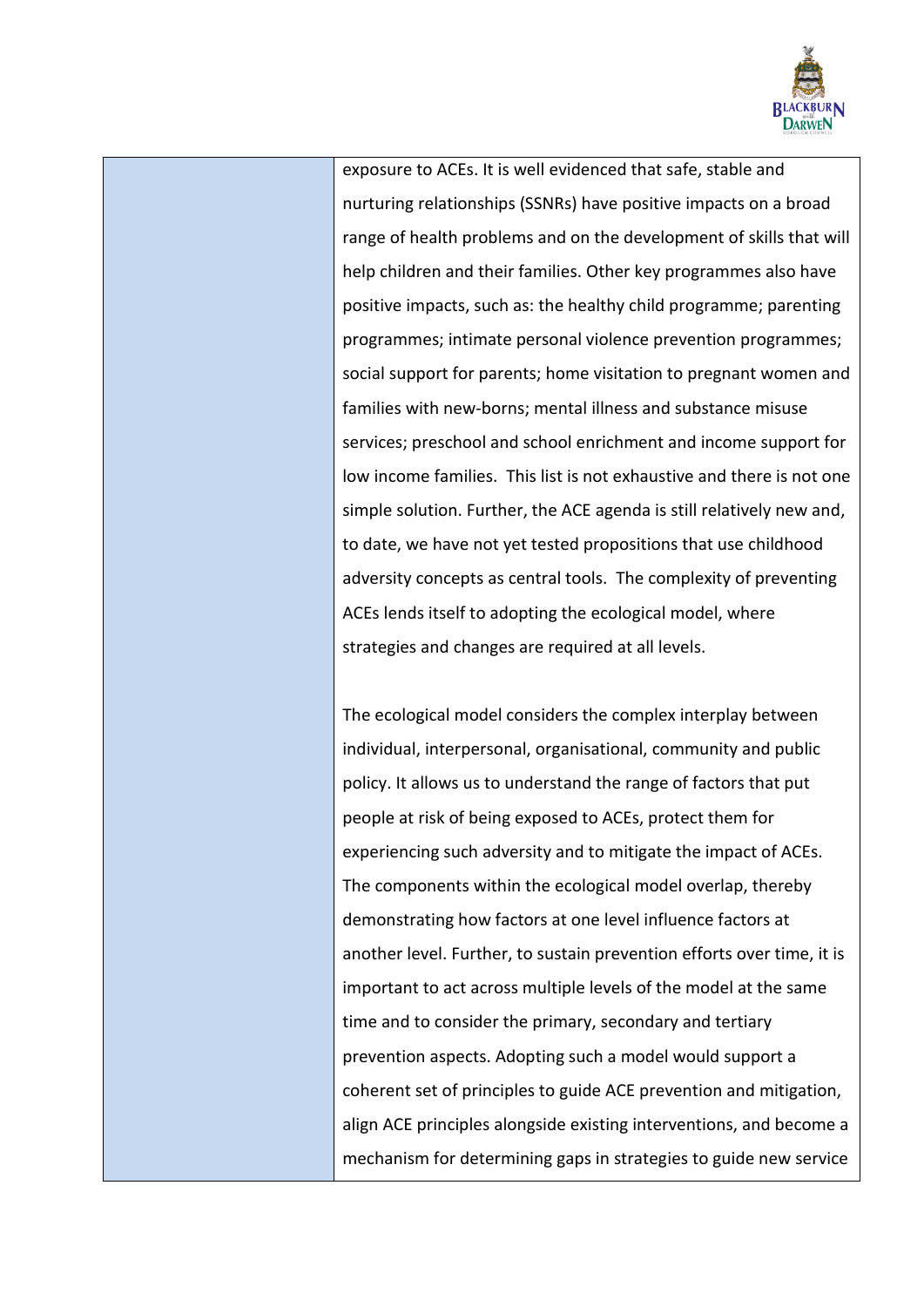

|                                |                                      | development (Blodgett, 2009).                                           |
|--------------------------------|--------------------------------------|-------------------------------------------------------------------------|
|                                |                                      |                                                                         |
|                                |                                      |                                                                         |
| Implementation                 | <b>Supporting</b><br><b>Factors</b>  | <b>Strategic Support and Agreement</b>                                  |
|                                |                                      | Incorporated into the integrated health and care agenda locally         |
|                                |                                      | Proactive, innovative and passionate workforce                          |
|                                | <b>Challenging</b><br><b>Factors</b> | No additional finances                                                  |
|                                |                                      | No national direction across government                                 |
| <b>Process</b>                 | <b>Key actions</b><br>taken          | Agreement into key strategies and policies at local level.              |
|                                |                                      | Multi agency group established.                                         |
|                                |                                      | Clear governance and accountability                                     |
|                                | <b>Timescales</b>                    |                                                                         |
| <b>Resources</b>               |                                      | Within existing resources                                               |
|                                |                                      |                                                                         |
| <b>Outcomes (and Efficacy)</b> |                                      | As above:<br>1. Prevent ACEs from occurring across the population via a |
|                                |                                      | universal approach.                                                     |
|                                |                                      | 2. Prevent ACEs from occurring in high risk individuals,                |
|                                |                                      | families and communities via a targeted approach.                       |
|                                |                                      | 3. Prevent the re-occurrence of ACEs for those people who               |
|                                |                                      | have experienced ACEs.                                                  |
|                                |                                      | 4. Prevent or mitigate the consequences for those people                |
|                                |                                      | who have experienced ACEs.                                              |
|                                |                                      | 5. Decrease the population prevalence of ACEs and reduce                |
|                                |                                      | the population's average ACE score by 1.                                |
|                                |                                      |                                                                         |
| <b>Transferability</b>         |                                      | Population and targeted approach - so transferable across populations.  |
| <b>Further information</b>     |                                      |                                                                         |
|                                |                                      |                                                                         |
| <b>Contact Details</b>         |                                      | Dr Helen Lowey                                                          |